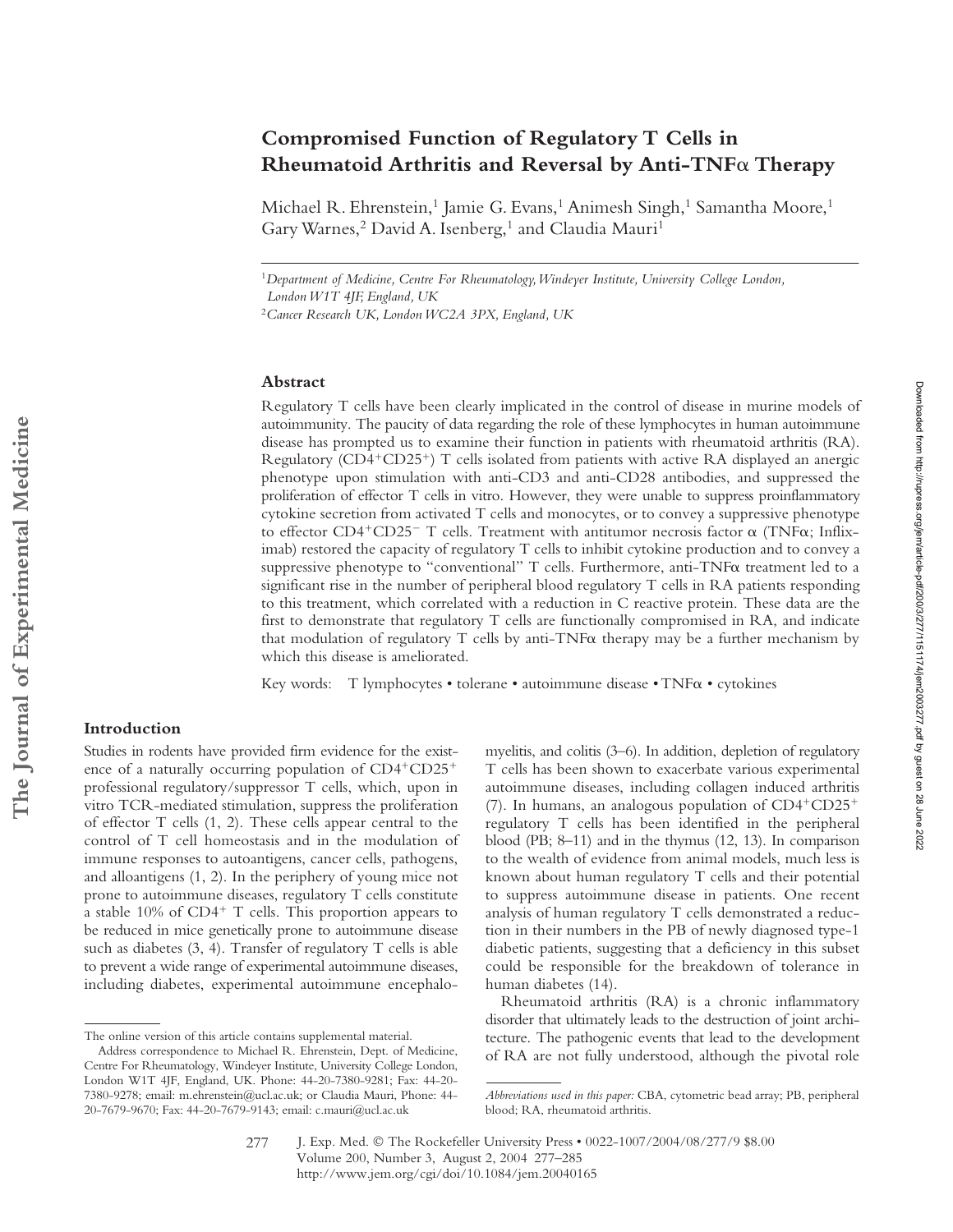that proinflammatory cytokines (i.e., such as  $TNF\alpha$ , IL-1 $\beta$ , IL-6, etc.) play in the induction and maintenance of this disease is well documented (15). Moreover, these cytokines are important in the homeostasis of T lymphocytes (16), including regulation of the CD4<sup>+</sup>CD25<sup>+</sup> regulatory T cell subset. In RA, the CD4<sup>+</sup>CD25<sup>+</sup> regulatory T cell subset represents  $\sim$  5–10% of the CD4<sup>+</sup> T cell population, and this population has been shown to suppress the in vitro proliferation of autologous CD4<sup>+</sup> T cells (17). Because proinflammatory cytokines are critical to the pathogenesis of RA, we postulated that regulatory T cells in active RA, although still capable of suppressing T cell proliferation, may be defective in controlling proinflammatory cytokine production. Therefore, we set out to investigate any changes in the function and/or number of regulatory T cells in the PB of patients with active RA and to determine if clinical response to anti- $TNF\alpha$  therapy results in changes in this cell population.

In this paper, we present evidence to suggest that regulatory T cells derived from patients with active RA are defective in their ability to suppress cytokine production and in their ability to convey a suppressive phenotype to CD4 effector T cells. We go on to demonstrate that clinical response to anti-TNF $\alpha$ , but not conventional therapies, in RA patients is correlated with an increased number of PB regulatory T cells, suggesting a possible additional mechanism by which blockade of  $TNF\alpha$  results in amelioration of RA.

#### **Materials and Methods**

*Study Population.* 27 patients with active RA, fulfilling the revised classification criteria of the American College of Rheumatology for RA, were evaluated before and after anti-TNF $\alpha$ therapy (Infliximab was given at a dose of 3 mg/kg i.v. at weeks 0, 2, 6, and at every 8 wk in combination with stable doses of methotrexate 7.5–15 mg/wk orally) and stable nonsteroidal antiinflammatory drugs. Patients taking prednisolone were excluded from the study because steroids are known to affect lymphocyte function and CD25 expression (18). Only patients with a disease activity score of  $>5.1$  were treated with anti-TNF $\alpha$  therapy. Response was defined as a drop in the disease activity score of  $>1.2$ . Patients responding to conventional dosages of methotrexate (15- 25 mg/wk) were also included in this analysis.

*Antibodies.* The following Abs were used: FITC-conjugated anti-CD4 (RPAT4), Cy-Chrome–conjugated anti-CD25 (M-A251), and PE-conjugated anti-CD3 (UCHT1). Staining of MACS®-sorted T cells included the following: PE-conjugated, FITC-conjugated anti-CD3 (UCHT1); anti-CD4 (RPAT4); anti-CD25 (4E3); anti-CD28 (CD28.2); and anti–CTLA-4 (BNI3; all obtained from BD Biosciences). For T cell activation the stimulatory Abs, anti-CD3 (OKT3) and anti-CD28 (CD28.2; obtained from BD Biosciences) were used as indicated.

*Cell Isolation.* PBMCs were isolated by Ficoll-Paque Plus (Amersham Biosciences) gradient centrifugation. Cells were cultured in RPMI 1640 media supplemented with 2 nM L-glutamine, 5 mM Hepes, 100 U/ $\mu$ g/ml penicillin/streptomycin, 0.5 mM sodium pyruvate, 0.05 mM of nonessential amino acids (both obtained from Life Technologies), and 10% FCS (all obtained from BioWhittaker) in 96-well U-bottom plates (Nunc).

Non-CD4<sup>+</sup> T cells were stained using a biotin antibody cocktail (10  $\mu$ 1/10<sup>7</sup> total cells), incubated for 10 min at 4<sup>°</sup>C, magnetically labeled with antibiotin microbeads  $(20 \mu l/10^7 \text{ total cells})$ , incubated for 15 min at  $4^{\circ}$ C, washed twice, and depleted over a MACS® LD column. CD4+CD25+ T cells were directly labeled with anti-CD25 microbeads (10  $\mu$ l/10<sup>7</sup> CD4<sup>+</sup> cells), incubated for 15 min at  $4^{\circ}$ C, and positively selected using MACS® MS columns according to manufacturer's instructions (Miltenyi Biotec). T cell subpopulations of CD4+CD25+ T cells were used immediately after isolation. All the plate-bound anti-CD3 cultures received 104 irradiated PBMCs. In separate experiments, cells were isolated using a MoFlo cell sorter after staining using FITC-conjugated anti-CD4 and Cy-Chrome–conjugated anti-CD25. The purities of the populations obtained using these two methods of cell isolation are shown in Fig. S1, available at http://www.jem. org/cgi/content/full/jem.20040165/DC1.

*Cytokine Detection.* For analysis of intracellular cytokine production T cells were stimulated with either  $5 \mu g/ml$  of soluble anti-CD3/anti-CD28 or 1  $\mu$ g/ml of plate-bound anti-CD3/irradiated PBMCs for 48 h. 2  $\mu$ M monensin was added for the last 5 h. Staining of CD4 and CD25 surface expression was performed. Cells were washed, fixed, permeabilized, and stained for detection of intracellular cytokines using PE-conjugated anti-IFN $\gamma$ , TNF $\alpha$ , or IL-10. Alternatively, supernatants were collected, before the addition of monensin, and IL-2, IL-4, IL-5, IL-10, IFN $\gamma$ , and TNF $\alpha$  levels were measured by the cytometric bead array kit (CBA kit; BD Biosciences), according to the manufacturer's instructions.

*Proliferation Assay.* To assess proliferation of different CD4 subtypes,  $10<sup>5</sup>$  cells sorted of MACS purified T cells were incubated in complete medium with 1  $\mu$ g/ml of plate-bound anti-CD3, 1  $\mu$ g/ml of plate-bound anti-CD3, and 5  $\mu$ g/ml of soluble anti-CD28 or 5  $\mu$ g/ml of soluble anti-CD3/anti-CD28 in 96well U-bottom plates (Nunc). After 5 d of culture, [3H]Tdr was added for the remaining 8 h of culture. Proliferation was measured using a liquid scintillation counter.

*Flow Cytometric Analysis.* Immunofluorescence staining was performed after washing the cells twice with PBS plus 0.5% human serum albumin. Cells were incubated for 20 min at 4°C with each mAb (5  $\mu$ g/ml, 10<sup>5</sup> cells/test). After washing with cold PBS/human serum albumin, the indirectly labeled cells were incubated with FITC- and PE-conjugated second-step mAb for 20 min at 4°C, washed three times, and analyzed by flow cytometry (FACScalibur™, CELLQuest™ software; Becton Dickinson).

*Statistical Analysis.* Analysis for statistically significant differences was performed with Student's  $t$  test. p-values  $\leq 0.05$  were considered significant.

*Online Supplemental Material.* Fig. S1 shows the purity of the populations isolated using either a MoFlo cell sorter or a MACS® column as analyzed by FACS®. The clinical details of the patients studied are included in Table S1. Online supplemental material is available at http://www.jem.org/cgi/content/full/ jem.20040165/DC1.

## **Results**

*CD4*-*CD25*- *T Cells Isolated from RA Patients Are Anergic and Suppress the Proliferation of Effector T Cells.* To test the hypothesis that CD4<sup>+</sup>CD25<sup>+</sup> regulatory T cells isolated from active RA patients may be functionally defective compared with those isolated from healthy individuals, or from the same patients after anti-TNF $\alpha$  treatment, CD4+CD25+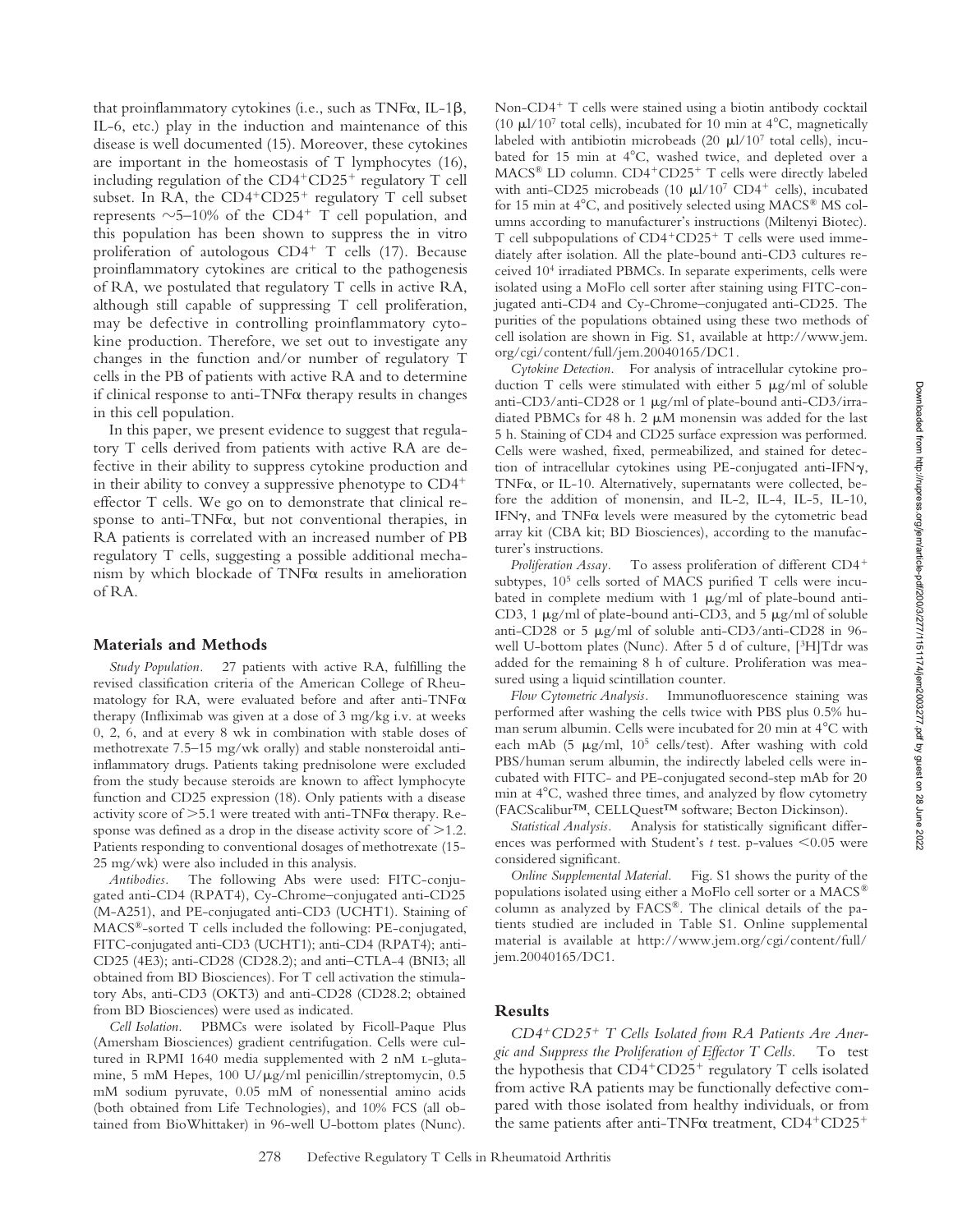

Figure 1. Regulatory T cells from the PB of patients with active RA can suppress proliferation but not proinflammatory cytokine production by effector T cells and monocytes. (A) PB was collected from patients with RA; MACS®-sorted CD4<sup>+</sup>CD25<sup>+</sup> T cells and CD4<sup>+</sup>CD25<sup>-</sup> T cells were cultured either alone or mixed at 1:3, 1:2, 1:1 ratio (10<sup>5</sup> cells/well) and stimulated with 1  $\mu$ g/ml of plate-bound anti-CD3, 1  $\mu$ g/ml of plate-bound anti-CD3/5  $\mu$ g/ml of soluble anti-CD28, and 5 g/ml soluble anti-CD3/anti-CD28 for 48 h. Proliferation after 5 d was determined by 3[H]Tdr incorporation. Results are expressed as mean  $\pm$  SEM of triplicate cultures. One out of five independent experiments is shown. (B) MACS®-sorted CD4+CD25+ and CD4+CD25-T cells isolated from 10 patients before and after anti-TNF $\alpha$  therapy (3 mo) with 5 patients responding to methotrexate therapy or 10 healthy controls were cultured alone or mixed at a 1:1 ratio (10<sup>5</sup> cells/well) and stimulated with 5  $\mu$ g/ml of soluble anti-CD3/anti-CD28 for 48 h. Monocytes were stimulated with 10 ng/ml LPS for 48 h. 2  $\mu$ M monensin was added for the last 5 h of culture. Staining of CD4 and CD25 surface expression was performed and, subsequently, the cells were washed, permeabilized, and stained with PE-conjugated anti-TNF $\alpha$  or anti-IFN $\gamma$ . (C) Cytokines from the supernatants collected from the experiment (B) were measured by CBA. 1 out of 10 experiments is illustrated.

T cells were purified by MACS® sorting (as described in Materials and Methods) and cultured alone or mixed with CD4-CD25 T cells. Three different stimuli were used to reveal any possible defect in the CD4<sup>+</sup>CD25<sup>+</sup> T cell population in the PB of patients with RA. The results in Fig. 1 A show that CD4<sup>+</sup>CD25<sup>+</sup> T cells isolated from active RA patients displayed an anergic phenotype and were able to inhibit the proliferation of effector CD4<sup>+</sup>CD25<sup>-</sup> T cells in a dose-dependent mode when different T cell receptor signal strengths were used.  $CD4+CD25+T$  cells isolated from active RA patients were capable of suppressing the proliferation of responder T cells to a similar level as found in

279 Ehrenstein et al.

healthy individuals or in the same group of patients 3 mo after anti-TNF $\alpha$  treatment (unpublished data).

*CD4*-*CD25*- *Regulatory T Cells Isolated from RA Patients Do Not Suppress Cytokines Produced by Effector T Cells.* As proinflammatory cytokines play an essential role in the pathogenesis of RA, next we assessed whether CD4- CD25- regulatory T cells, isolated before and after anti-TNF $\alpha$  treatment, were able to suppress proinflammatory cytokine production by effector T cells. Similar to the suppressive effects that regulatory T cells have on the proliferation of effector  $T$  cells, the high levels of  $TNF\alpha$  and IFN $\gamma$  synthesized by the responder CD4<sup>+</sup> T cells were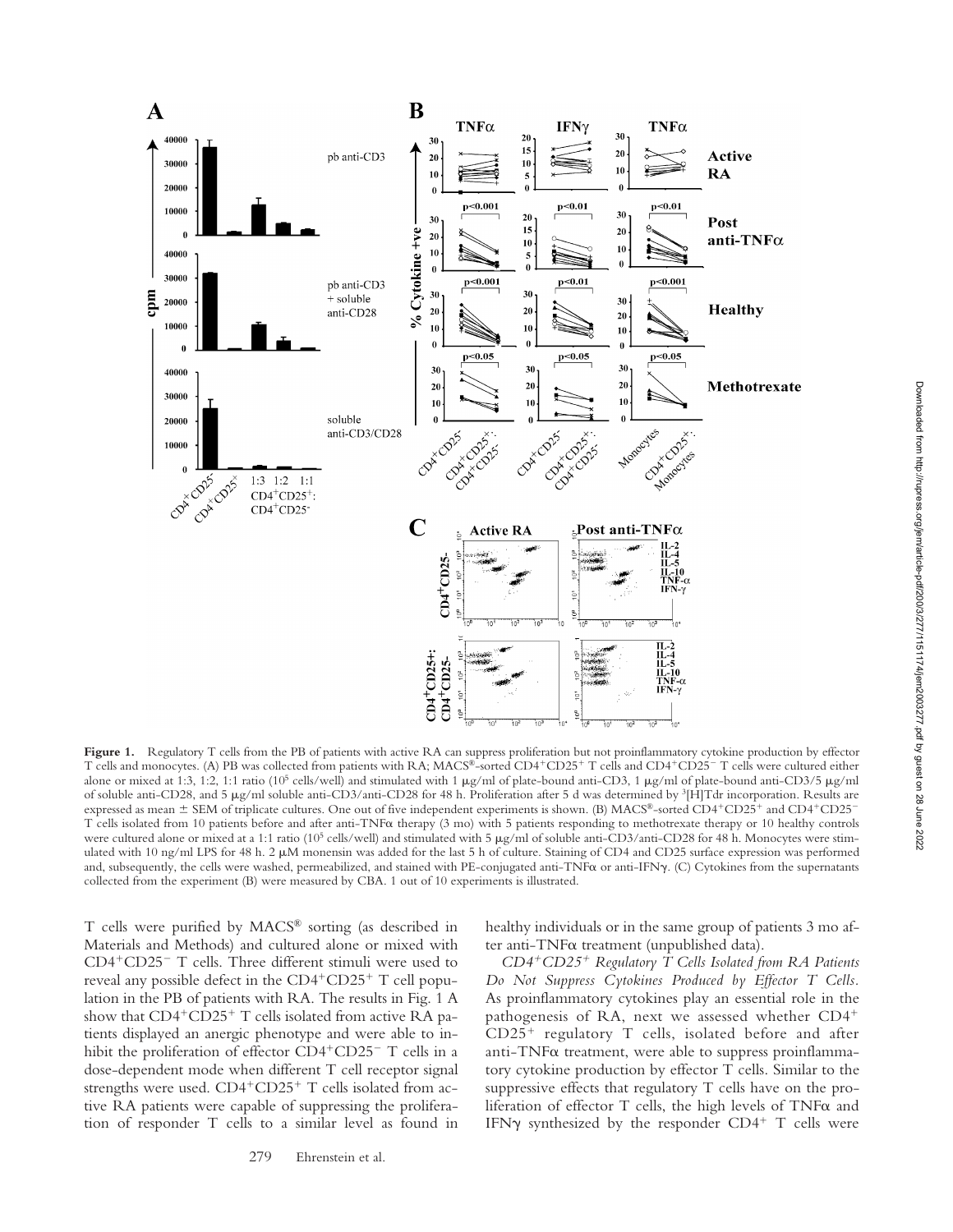suppressed after coculture with CD4<sup>+</sup>CD25<sup>+</sup> T cells derived from healthy or anti-TNF $\alpha$ –treated patients (Fig. 1 B). However, regulatory T cells isolated from patients with active RA failed to inhibit the production of these cytokines by  $CD4^+CD25^-$  effector T cells. Similarly, TNF $\alpha$ production by monocytes, a key producer of this cytokine in RA, was also markedly inhibited by CD4+CD25+ T cells isolated from healthy individuals and patients with RA after treatment. No IL-10 production was detected in any of the samples analyzed (unpublished data). The response of CD4-CD25- T cells isolated from patients responding to methotrexate treatment was included in this analysis. Although CD4+CD25+ T cells efficiently suppressed TNFa produced by monocytes, the ability to inhibit cytokines produced by effector T cells was less effective compared with  $CD4+CD25+$  T cells isolated from anti-TNF $\alpha$ treated patients (20–30% inhibition compared with 60– 70% inhibition after anti-TNF $\alpha$ ). To complement the results obtained by intracellular staining, cytokine production was also measured in the supernatants derived from the aforementioned experiments by CBA. In keeping with the results obtained from the intracellular staining, only regulatory  $T$  cells isolated from anti-TNF $\alpha$ –treated patients strongly suppressed  $TNF\alpha$  and IFN $\gamma$  released by effector CD4-CD25 T cells upon anti-CD3/CD28 stimulation in vitro. A reduction in IL-2 production was detected in both groups. Comparable results were obtained when platebound anti-CD3 and irradiated PBMCs were used instead of soluble stimuli (unpublished data).

*CD4*-*CD25high T Cells from Active RA Patients Are Functionally Defective.* The results described thus far are based on the use of populations of CD4+CD25+ T cells purified with magnetic beads, containing mixtures of CD25high and CD25low cells. It has been shown previously that amongst CD4<sup>+</sup> T cells expressing CD25, only those expressing high levels of CD25 display regulatory function (10). To dissect which subset of CD4<sup>+</sup>CD25<sup>+</sup> T cells (high or low) was responsible for the suppressive effect on cytokines released by the effector T cells, CD4<sup>+</sup> T cells were sorted according to their CD25 expression (Fig. S1 A, available at http:// www.jem.org/cgi/content/full/jem.20040165/DC1). Results in Fig. 2 A demonstrate that the suppressive effect on cytokine production resides in the CD4-CD25high T cell fraction when isolated from anti-TNF $\alpha$ –treated patients. In contrast, the CD4<sup>+</sup>CD25<sup>high</sup> T cells from patients with active RA were unable to suppress  $TNF\alpha$  and IFN $\gamma$  produced by CD4<sup>+</sup>CD25<sup>-</sup> T cells. No differences were found in TNF $\alpha$  or IFN $\gamma$  produced by CD4<sup>+</sup>CD25<sup>high</sup> T cells isolated from patients before or after anti-TNF $\alpha$  treatment. Cytokines were also measured in the culture supernatants by CBA, and the results in Fig. 2 B reproduce the aforementioned findings. In agreement with the suppression of proliferation results shown in Fig. 1 A, regulatory T cells irrespective of their provenance strongly suppressed the production of IL-2 released by autologous effector T cells. No consistent changes in IL-5, IL-4, and IL-10 were found in the different samples analyzed (unpublished data). Together,



Figure 2. The regulatory defect resides within the CD4<sup>+</sup>CD25high T cell population. (A) The CD4+CD25-, CD4+CD25low, CD4+CD25high population were FACS®-sorted (MoFlo) from an active RA patient before treatment (white columns) and a responding RA patient (black columns) receiving anti-TNF $\alpha$  therapy using the indicated gates is depicted in Fig. S1. The CD4<sup>+</sup>CD25<sup>high</sup> and the CD4<sup>+</sup>CD25<sup>low</sup> T cells were cultured alone or with  $CD4^+CD25^-$  responder T cells ( $5 \times 10^4$  cells/well) and stimulated with 5  $\mu$ g/ml of soluble anti-CD3/anti-CD28 for 48 h. 2  $\mu$ M monensin was added for the last 5 h of culture. Cells were stained to detect intracellular TNF $\alpha$  and IFN $\gamma$  in a similar fashion to those in Fig. 1 B. Mean  $\pm$  SEM of three patients before and after anti-TNF $\alpha$  therapy is shown. (B) Cytokines from the supernatants collected from the experiments from the three patients before and after anti-TNF $\alpha$  treatment (A) were measured by CBA and shown separately in each of the panels.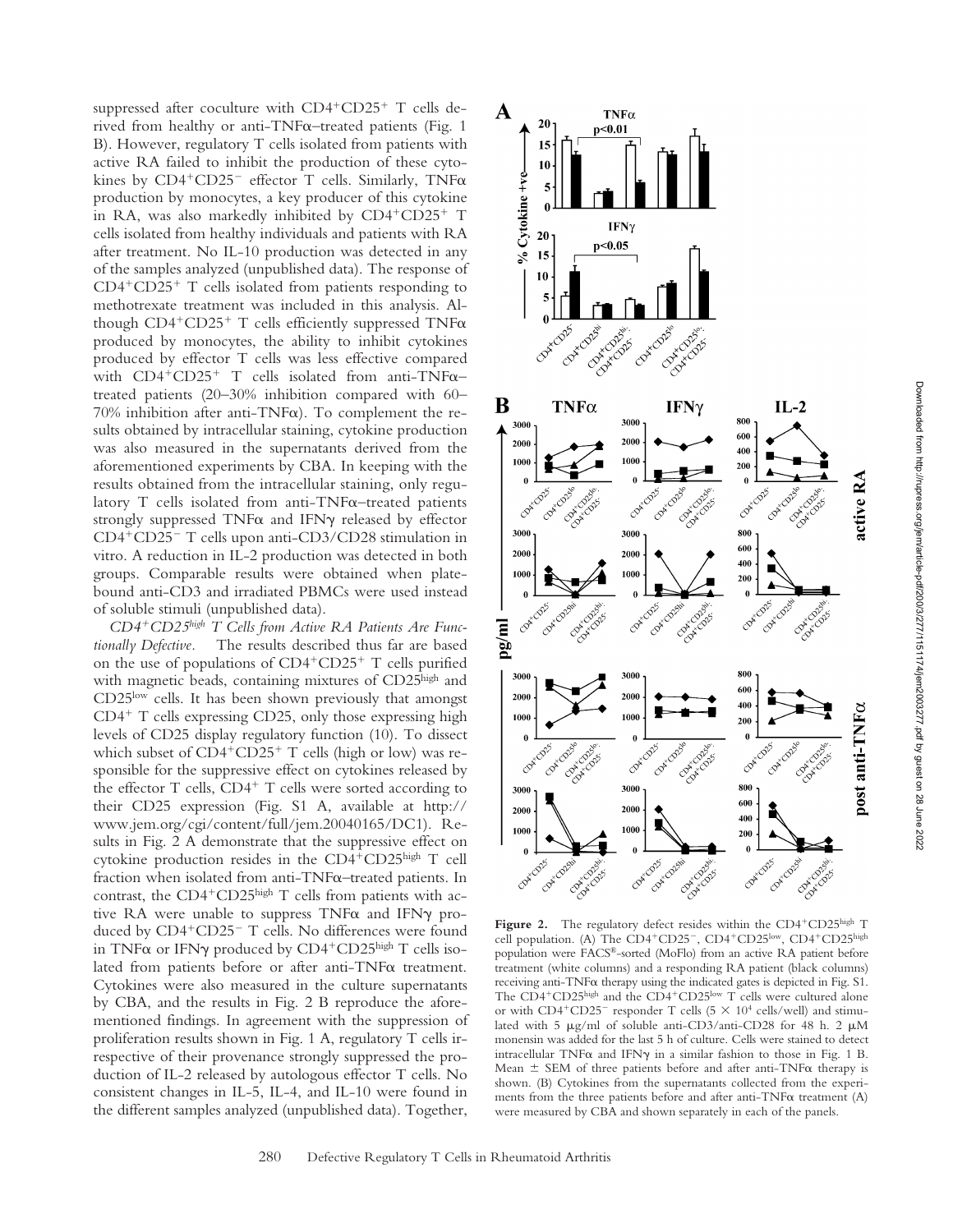

these results demonstrate that regulatory T cells isolated from patients with active RA are "compromised" at least in terms of their ability to suppress proinflammatory cytokine production by responder T cells as well as from monocytes.

Next, we investigated the possibility that effector T cells are resistant to the suppressive effect exerted by the regulatory T cells in patients with RA. CD4<sup>+</sup>CD25<sup>-</sup> or CD4-CD25high T cells from patients before therapy were cultured with either CD4-CD25high T cells or with CD4<sup>+</sup>CD25<sup>-</sup> T cells isolated 3 mo after therapy. The results in Fig. 3 show that CD4<sup>+</sup>CD25<sup>high</sup> T cells from active RA patients were unable to suppress the production of cytokines released by effector T cells isolated after anti-TNF treatment. In contrast, 3 mo after anti-TNF $\alpha$  therapy, CD4-CD25high T cells regained their ability to inhibit IFN $\gamma$  and TNF $\alpha$  released by autologous effector T cells from active RA patients. The same conclusion could be drawn whether the cultures were stimulated with soluble anti-CD3/anti-CD28 (Fig. 3, top) or plate-bound anti-CD3 (Fig. 3, bottom). Therefore, our data demonstrate that CD4<sup>+</sup>CD25high T cells are functionally defective in RA patients and the lack of suppression is not due to effector T cell resistance.

In the next experiment, we wished to establish whether the recovery in function mediated by anti-TNF $\alpha$  therapy is cell contact dependent and cytokine independent. In coculture experiments, freshly isolated CD4<sup>+</sup>CD25<sup>-</sup> T cells were separated in transwell chambers from CD4<sup>+</sup>CD25high T cells. Prevention of cell contact abolished their suppressive capacity (Fig. 4 A). Next, we investigated whether addition or neutralization of  $TNF\alpha$  in vitro affects regulatory  $T$  cells. The results in Fig. 4 B demonstrate that the addition of TNF $\alpha$  to the coculture system did not alter the suppressive function of regulatory T cells isolated after anti-TNF $\alpha$ treatment. In vitro neutralization of  $TNF\alpha$  (Infliximab) was not sufficient to restore the defect in CD4<sup>+</sup>CD25<sup>high</sup> T cell– mediated suppression (unpublished data).

*Depletion of CD4*-*CD25*- *T Cells from PB Isolated from Anti-TNF–treated Patients Results in an Increase in TNF Levels and in an Inhibition of IL-10 Production.* Next, we evaluated how CD4<sup>+</sup>CD25<sup>+</sup> T cell depletion influences

Figure 3. CD4<sup>+</sup>CD25high T cells from patients with active RA fail to suppress cytokines produced by CD4<sup>+</sup>CD25<sup>-</sup> T cells derived from the same patient either before or after anti-TNF $\alpha$  therapy. CD4+CD25high and  $CD4^+CD25^-$  T cells  $(5 \times 10^4 \text{ cells}/$ well) isolated from patients with active RA  $(n = 3)$  or from patients responding to anti-TNF $\alpha$  therapy ( $n = 3$ ) were mixed and stimulated with  $5 \mu g/ml$  of soluble anti-CD3/anti-CD28 (top) or with 1 mg/ml of plate-bound anti-CD3 (bottom). Supernatants were analyzed by CBA. The results indicate the percentage of inhibition of the cytokine production relative to the CD4+CD25- T cells stimulated alone. One out of two experiments is shown.



Figure 4. The inhibitory effect of CD4<sup>+</sup>CD25high T cells requires cell contact and is not affected by the addition of  $TNF\alpha$  in vitro. (A) CD4-CD25high and responder T cells derived from patients responding to anti-TNF $\alpha$  therapy were stimulated with 5 mg/ml of soluble anti-CD3/ anti-CD28 either with or without the use of a transwell membrane to prevent cell contact. (top)  $2 \mu M$  monensin was added for the last  $5$  h of culture, and cells were stained for detection of intracellular cytokine production. (bottom) Cytokines from the supernatants collected from the same experiment were measured by CBA. (B) CD4<sup>+</sup>CD25high and CD4+CD25- T cells isolated from healthy as well as responding patients were cultured 1:1 ratio, upon anti-CD3/anti-CD28 stimulation, in the presence of different concentrations of  $TNF\alpha$ . The percentage of suppression of cytokine production was calculated in each individual. One out of two experiments is shown.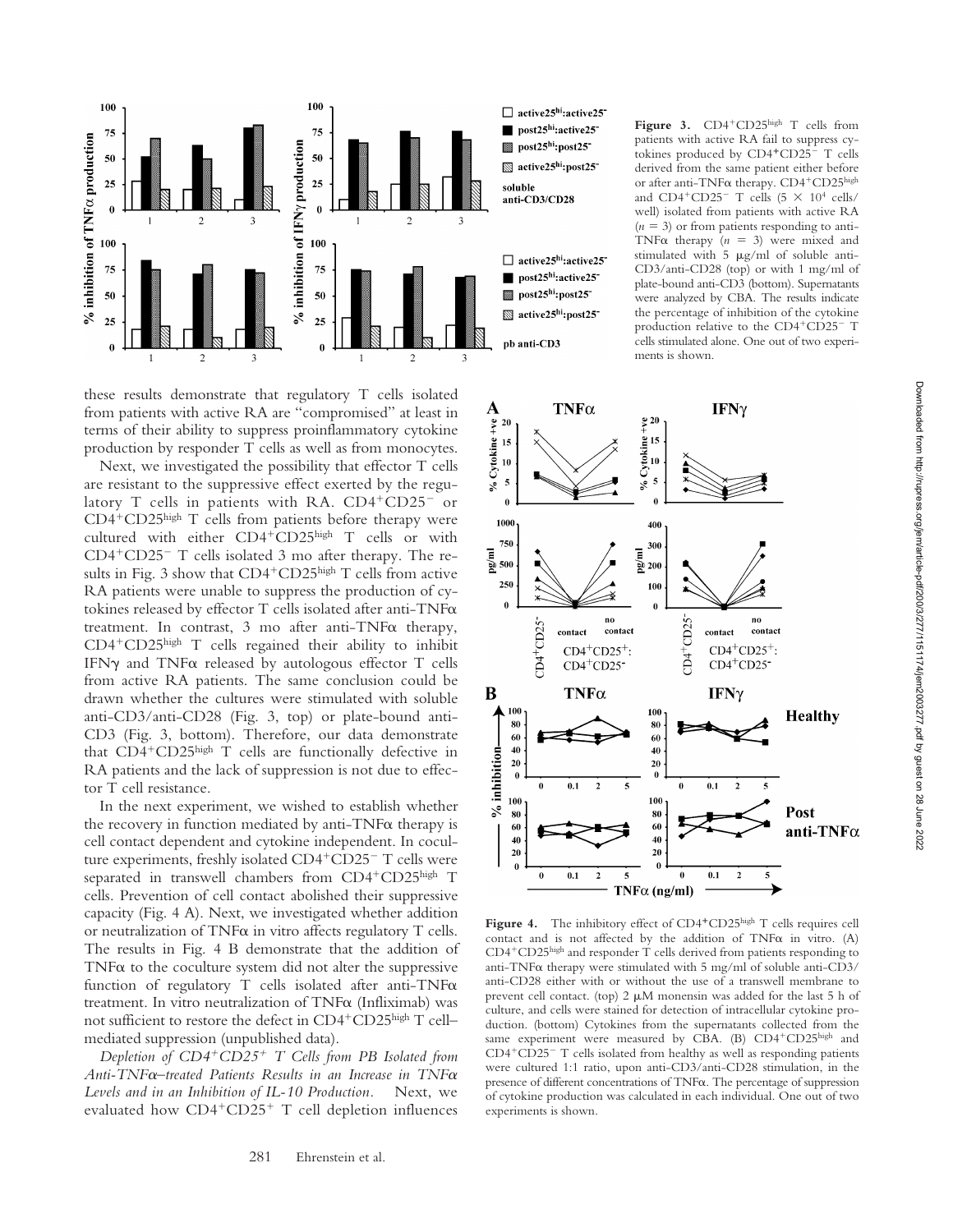

Figure 5. Effect of depletion of CD4<sup>+</sup>CD25<sup>+</sup> T cells from PBMCs on TNF $\alpha$  and IL-10 production from the same patient before and after treatment. Total PBMCs or PBMCs depleted of CD25<sup>+</sup> cells (by MACS® sorting) were stimulated with 5  $\mu$ g/ml of soluble anti-CD3/anti-CD28 for 48 h. 2  $\mu$ M monensin was added for the last 5 h of culture. Staining of CD4 and CD25 surface expression was performed. Cells were permeabilized and stained with PE-conjugated anti-TNF $\alpha$  or anti-IL-10. Results from three patients before and after therapy and three healthy individuals are shown.

the cytokine profile of PB before and after anti-TNF treatment. PB from patients with active RA synthesized high levels of TNF $\alpha$ , but no IL-10 (Fig. 5). After treatment, a reduced amount of  $TNF\alpha$  and an increased number of IL-10–secreting cells were detected in PB. After depletion of CD4<sup>+</sup>CD25high T cells from PB derived from patients with active RA, there was no change in the percentage of cells producing  $TNF\alpha$  or IL-10, whereas a fivefold increase in TNF $\alpha$  and a >10-fold reduction in IL-10 production occurred when regulatory T cells were depleted from anti-TNF $\alpha$ -treated RA patients. Analysis of PB from healthy individuals gave similar results to patients responding to anti-TNF $\alpha$  therapy. These results provide additional evidence that regulatory T cells from patients with active RA are ineffective in terms of suppressing  $TNF\alpha$  release and that this function is restored after treatment.

*CD4*-*CD25*- *Regulatory T Cells from Active RA Patients Lack the Ability to Convey Suppressor Activity to Effector T Cells: Restoration after Anti-TNF* $\alpha$  Treatment. The generation of newly formed regulatory T cells may be a further mechanism by which regulatory T cells could control autoreactive T cells and the consequent inflammation. It has been shown recently that regulatory T cells, isolated from healthy individuals, convey a suppressive phenotype to "conventional" activated T cells (19). To explore this possibility in patients with RA, we tested the capacity of regulatory T cells, isolated before and after treatment, to convey a suppressive phenotype to CD4+CD25- T cells. CD4+CD25+ T cells were isolated as previously men-

tioned and cultured 1:1 with the CD4<sup>+</sup>CD25 T cell fraction in the presence of soluble anti-CD3/anti-CD28. After 3 d, CD4<sup>+</sup>CD25<sup>+</sup> T cells were depleted, and the remaining negative fraction (CD4+CD25<sup>-</sup>) was cultured 1:1 with freshly isolated autologous CD4+CD25- T cells for an additional 5 d. In agreement with results reported from Jonuleit et al. (19), the resulting CD4<sup>+</sup>CD25<sup>-</sup> T cell fraction purified from healthy or anti-TNF $\alpha$ –treated patients suppressed the proliferation of freshly isolated autologous T cells (Fig. 6). In contrast, similarly prepared CD4+CD25-T cells from patients with active RA showed no suppressive activity on freshly isolated T cells, suggesting that regulatory T cells from these patients are unable to imprint a "suppressive" phenotype onto the CD4+CD25- T cells. As an additional control, we also depleted CD4+CD25+ T cells (which should represent the newly activated T cells) from the CD4<sup>+</sup>CD25<sup>-</sup> T cells cultured alone, and replated with freshly isolated CD4<sup>+</sup>CD25<sup>-</sup> T cells. No suppressive phenotype was acquired under these experimental conditions (unpublished data), confirming that this phenomenon is regulatory T cell dependent. These results demonstrate that regulatory T cells isolated from patients with active RA are unable to inhibit the production of proinflammatory cytokines and to induce the differentiation of additional populations of suppressor cells.



Figure 6. Only CD4<sup>+</sup>CD25<sup>+</sup> regulatory T cells derived from patients treated with anti-TNF $\alpha$ , but not from patients with active RA, convey a suppressive phenotype to effector T cells. MACS®-sorted CD4+CD25+ T cells and CD4<sup>+</sup>CD25<sup>-</sup> T cells were cultured either alone or mixed at a 1:1 ratio ( $10^5$  cells/well) and stimulated with 1  $\mu$ g/ml of soluble anti-CD3 and 2 µg/ml anti-CD28. After 5 d of culture, CD4+CD25+ T cells were depleted and the remaining CD4+CD25<sup>-</sup> T cells were replated 1:1 with freshly isolated autologous CD4+CD25<sup>-</sup> T cells in the presence of anti-CD3 and anti-CD28 for an additional 3 d (third column). 3[H]Tdr was added for the final 8 hof culture (expressed as mean  $\pm$  SEM of triplicate cultures). Results from three patients before and after therapy and three healthy individuals are shown.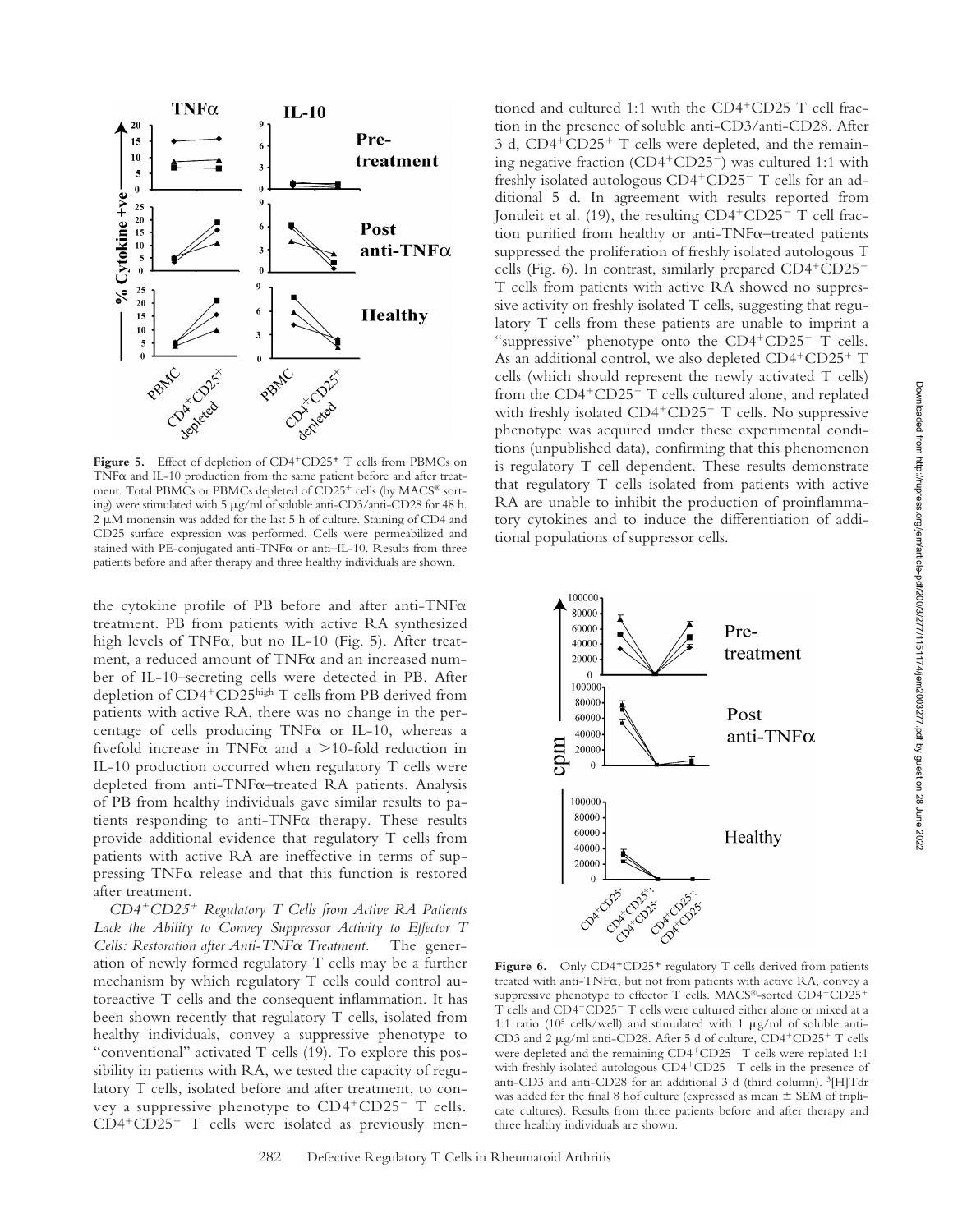

Figure 7. Increase in CD4<sup>+</sup>CD25high T cells in the PB of RA patients responding to anti-TNF $\alpha$  therapy. (A) The percentage of CD4<sup>+</sup> T cells expressing  $CD25<sup>high</sup>$  was followed in four anti-TNF $\alpha$  responder (dashed line) and four nonresponder (solid line) patients with RA before and after treatment. (B) Analysis of larger group of patients treated with anti-TNF $\alpha$  $(n = 27)$ , methotrexate alone  $(n = 6)$ , and healthy controls  $(n = 8)$ . CD4<sup>+</sup>CD25high and (C) CD4<sup>+</sup>CD25low T cells (as defined in Fig. S1 A). (D) Scatter plot showing a significant correlation between the C reactive protein and the percentage of CD4<sup>+</sup>CD25high T cells before and after treatment (P < 0.001,  $r^2 = 0.5278$ ).

The Frequency of CD4<sup>+</sup>CD25<sup>high</sup> T Cells Is Higher in Anti-*TNF–responding Patients Compared with the Same Patients before Treatment.* Finally, we monitored the numbers of regulatory T cells in patients with RA, before and after treatment (Table S1, available at http://www.jem.org/ cgi/content/full/jem.20040165/DC1). The expression of CD25high/low on CD4<sup>+</sup> T cells was initially examined in four responding and four nonresponding patients during the first 3 mo of treatment using FACS® analysis. Although the percentage of CD4<sup>+</sup>CD25high T cells increased over time in those patients who responded to anti-TNF $\alpha$ therapy, there was no change in the percentage of CD4- CD25high T cells in the four nonresponding patients (Fig. 7 A). The percentage of this population continued to rise in three out of the four responding patients 6 wk after the first infusion of Infliximab and remained stable after 3 mo of treatment (unpublished data). The subsequent analysis in a larger cohort of patients, including those responding to methotrexate therapy, revealed that the percentage of both CD4<sup>+</sup>CD25<sup>high/low</sup> T cells was significantly increased in anti-TNF $\alpha$ –responding patients compared with the levels measured in those with active RA, methotrexatetreated patients, and healthy controls (Fig. 7, B and C). Active RA patients also showed an increased percentage of CD4<sup>+</sup>CD25<sup>low</sup> T cells, which likely reflects increased activation of CD4<sup>+</sup> T cells, and does not represent any changes

in the regulatory T cell population, in accordance with our (Fig. 2) and previously published data indicating that the regulatory CD4- T subset is largely found within the CD25high subset (10). The methotrexate-treated individuals were matched to the responding anti-TNF $\alpha$ –treated patients with respect to their response to treatment. Consistent with previous results, no reduction in numbers of regulatory T cells was measured in patients with active RA compared with healthy individuals (17), suggesting that numerical deficiency is unlikely to be responsible for any break in immune tolerance in RA, as has been suggested in some mouse models of autoimmune disease (3, 4), and in patients with type 1 diabetes mellitus (14). No differences in CD4<sup>+</sup>CD25high/low expression were detected in patients with RA who failed to respond to anti-TNFa therapy compared with healthy controls. A significant correlation between the CRP, a measure of rheumatoid disease activity, and the percentage of CD4-CD25high T cells (but not CD4<sup>+</sup>CD25<sup>low</sup>) confirmed the relationship between a response to anti-TNF $\alpha$  therapy and an expansion in this cell population (Fig. 7 D). In agreement with previous papers, there was no significant change in the absolute numbers of CD4- T cells in PBMCs before treatment and 3 mo after anti-TNF $\alpha$  treatment, indicating that the changes in percentages observed in CD4+CD25+ T cells reflected alterations in the absolute numbers of cells (20).

## **Discussion**

The data presented here provide new insight into the biology of regulatory T cells within the context of a human autoimmune disease. CD4<sup>+</sup>CD25<sup>high</sup> T cells isolated from patients with active RA, although still anergic, show compromised function as demonstrated by their inability to regulate proinflammatory cytokines released by effector T cells and monocytes. After Infliximab treatment, regulatory T cell–mediated suppression was restored to the level found in healthy individuals, whereas only a partial restoration was seen in regulatory T cells isolated from patients responding to methotrexate. Although it is well documented that Infliximab blocks both soluble and transmembrane TNF $\alpha$ , resulting in a strong inhibition of other proinflammatory cytokines, there is no unanimity about the effects of methotrexate on cytokine production in RA (21, 22). If proinflammatory cytokines are not efficiently suppressed in methotrexate-treated patients, this could have a deleterious effect on the function of regulatory T cells, thus explaining the different level of regulatory T cell–mediated inhibition in patients treated with these two therapies.

It is unclear why regulatory T cells isolated from RA patients are unable to suppress lymphocyte and monocyte cytokine production. One possibility is that the presence of TNF $\alpha$  as well as other proinflammatory cytokines may hinder the ability of regulatory T cells to prevent autoimmune disease. In a recent paper that examined the role of this cytokine with respect to regulatory  $T$  cells,  $TNF\alpha$  impaired the ability of regulatory T cells to suppress disease in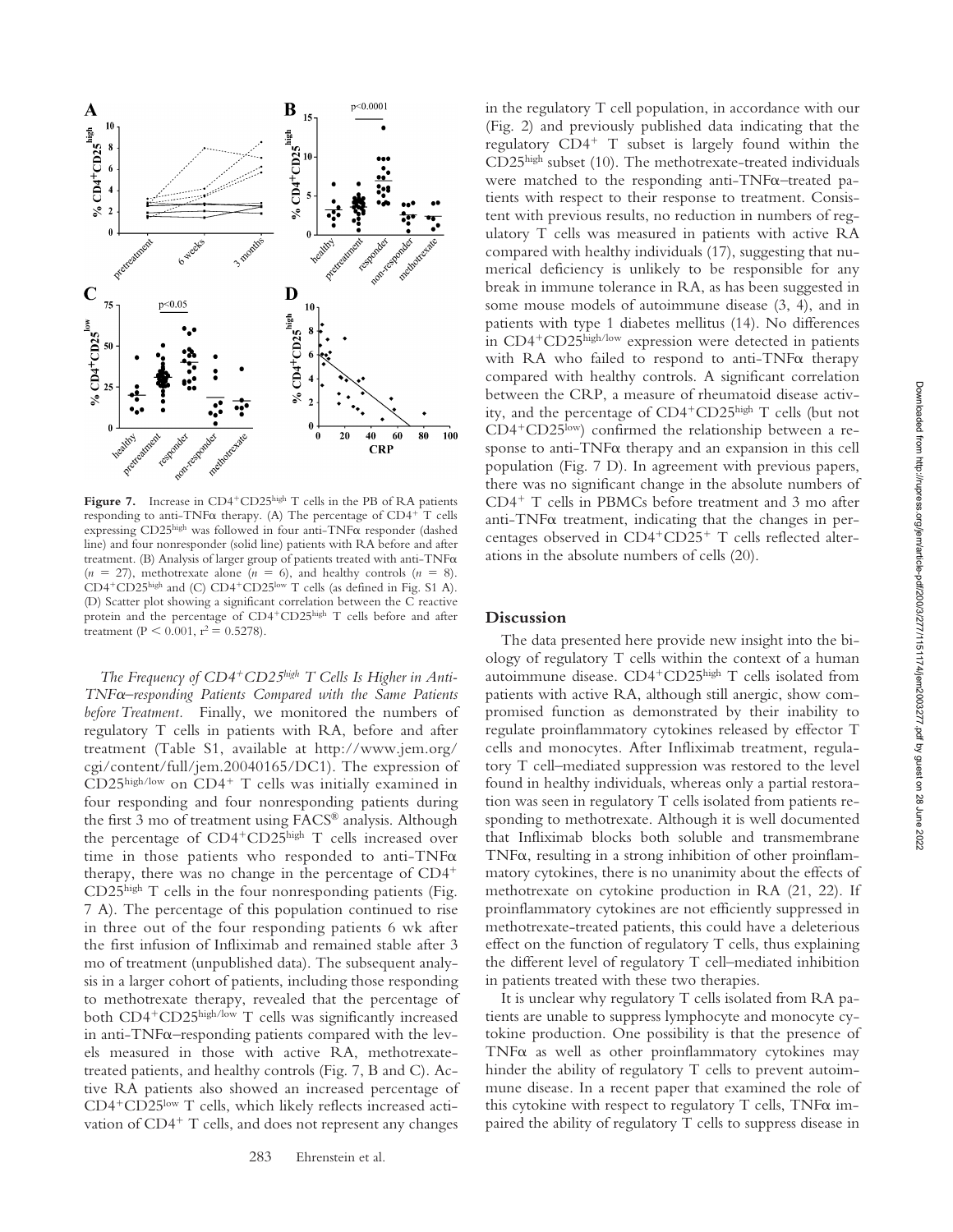the NOD mouse model of diabetes (4). These authors suggested that endogenous levels of  $TNF\alpha$  might act centrally in the thymus to mediate these effects on regulatory T cells. Pertinent to their hypothesis is the recent observation that CD4-CD25- T cells derived from the thymus of healthy donors have an increased expression of TNFRII compared with CD4<sup>+</sup>CD25<sup>-</sup> T cells (12), which might result in an increased susceptibility of regulatory T cells to the actions of TNF $\alpha$ . However, our in vitro data do not lend support to a direct effect of  $TNF\alpha$  on regulatory  $T$  cells because, after exposure to a gradient of  $TNF\alpha$  concentration alone, regulatory T cells were still viable and functionally active. These results indicate that more complex mechanisms are likely to operate in vivo. That regulatory T cells isolated from patients affected by chronic inflammatory disorders show altered function is not only peculiar to RA. Indeed, it has been reported recently that regulatory T cells isolated from the PB of patients with multiple sclerosis are functionally defective in terms of their ability to suppress proliferation and cytokines production by activated T cells (23). This finding, together with our data, might shed some light on the role that regulatory T cells play in controlling the maintenance of peripheral tolerance and in the prevention of human autoimmunity.

It has been speculated previously that the spreading of suppression from CD4<sup>+</sup>CD25<sup>+</sup> T cells to responder T cells is an important mechanism by which regulatory T cells exert their effect in the maintenance of peripheral tolerance (19). This is an attractive explanation for how such small numbers of cells could prevent autoimmune disease. Our in vitro data suggest that, unlike regulatory T cells from healthy individuals, those derived from active RA patients cannot convey a suppressive phenotype to activated T cells. To our knowledge, this is the first time that this phenomenon has been shown to be impaired in an autoimmune disease. This defect could have a significant impact on the regulation of RA pathology because it is likely that the generation of newly formed (and fully functional) suppressor T cells is critical to control autoimmunity.

In searching for the mechanism by which these regulatory T cells act, we found that the suppression of cytokine production by regulatory T cells after treatment was contact dependent, and soluble factor independent as neutralization of IL-10 and  $TGF\beta$  did not alter their suppressive function (unpublished data). However, depletion of CD4<sup>+</sup> CD25- T cells from treated PB led to a reduction in the number of IL-10–secreting cells. This suggests that the production of IL-10 may be dependent on the presence of regulatory T cells, but that its release is by another population such as a subset of suppressor cells that do not express CD25. It has been suggested that  $CD4+CD25+$  T cells may actively promote the differentiation of Tr1 cells that mediate their suppression through production of IL-10 (24). As IL-10 is widely known for its antiinflammatory properties, it is tantalizing to hypothesize that the increase in this cytokine, previously reported in anti- $TNF\alpha$ –treated patients (20, 25), is orchestrated by regulatory T cells whose

function has been restored. Interestingly, we were unable to detect IL-10 in any of the T cell populations analyzed, suggesting that the production of IL-10 depends on the interaction of a variety of cell types (and/or their soluble products) present in whole PBMCs.

The other major finding described in our paper is the increased regulatory T cell number in RA patients treated with anti-TNF $\alpha$ , which significantly correlated with a reduction in CRP value. It is tempting to speculate that the increase in regulatory T cells in responding patients is important in the amelioration of disease and may help to differentiate between responder and nonresponder patients because the changes occur within 6 wk of initiation of therapy. It is conceivable that  $TNF\alpha$  has a direct effect on regulatory T cell viability, such as the induction of apoptosis (26), which would explain the increased number of regulatory  $T$  cells after  $TNF\alpha$  neutralization. As aforementioned, our in vitro data do not support this hypothesis. Moreover, we found no reduction in regulatory T cell numbers in patients with active RA compared with healthy donors, suggesting that neither apoptosis, nor any other direct effect on regulatory T cell numbers, are the primary mechanisms by which  $TNF\alpha$  is acting. The lack of difference in  $CD25<sup>high</sup>$  regulatory T cell numbers found in active patients, compared with healthy individuals, needs more careful study, as the CD25high regulatory T cells derived from active RA could be "contaminated" by recently activated CD4<sup>+</sup> T cells, which would mask the total number of regulatory T cells. Indeed, human CD4+CD25+ T cells are not a homogenous population and contain nonsuppressive fractions (10, 27). Of equal importance to the issues already raised is the possibility that an increase in regulatory T cells may have deleterious consequences, in particular an increased susceptibility to infections, which is a major issue in patients receiving anti-TNF $\alpha$  therapy (28).

Further studies are required to elucidate the mechanisms that underlie these observations in patients with RA, and to relate the clinical and immunological responses in patients receiving anti-TNF $\alpha$  therapy. Restoration of the function of regulatory T cells or transfer of fully competent regulatory T cells could be a useful therapeutic tool in the treatment of RA (29).

We thank Dr. L. Wedderburn for helpful comments on the paper. This work was supported by the Arthritis Research Campaign

and The Wellcome Trust. The authors have no conflicting financial interests.

*Submitted: 27 January 2004 Accepted: 18 June 2004*

#### **References**

1. Sakaguchi, S., N. Sakaguchi, J. Shimizu, S. Yamazaki, T. Sakihama, M. Itoh, Y. Kuniyasu, T. Nomura, M. Toda, and T. Takahashi. 2001. Immunologic tolerance maintained by CD25+ CD4+ regulatory T cells: their common role in controlling autoimmunity, tumor immunity, and transplantation tolerance. *Immunol. Rev.* 182:18–32.